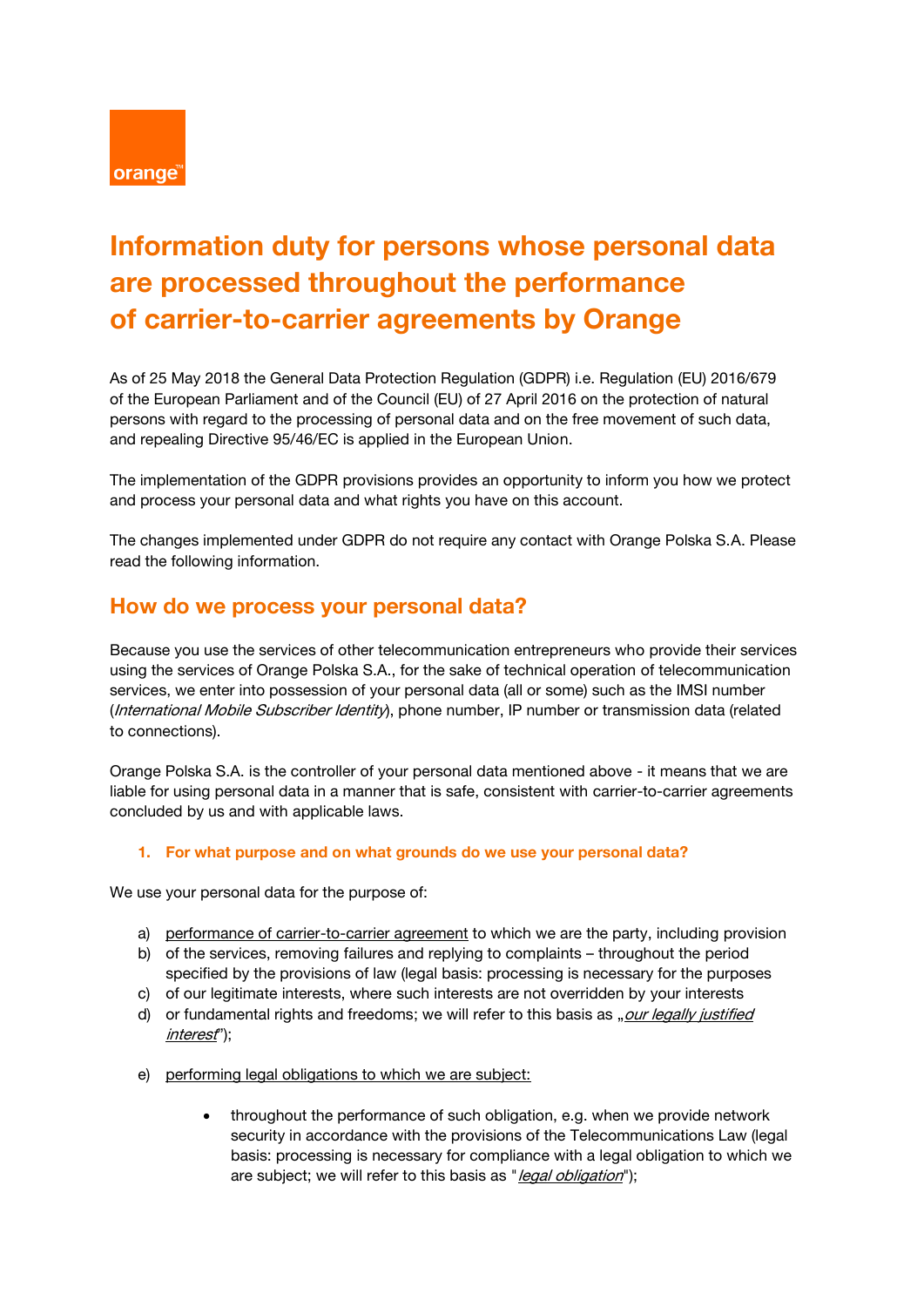- if the regulations explicitly specify the required period of data storage, e.g. in case of the obligation to retain data in accordance with the provisions of the Telecommunications Law - during this period (legal basis: *legal obligation*);
- f) detecting, reacting to and preventing abuse, including by profiling throughout the term
- g) of carrier-to-carrier agreement, not longer than throughout the period specified by
- h) the provisions of law (legal basis: our legally justified interest);
- i) preparing summaries or analyses or statistics for our internal needs, e.g. for the needs
- j) of reporting, marketing studies, planning of service or network expansion, creating statistical models (e.g. concerning revenue protection), including by profiling – throughout the term of carrier-to-carrier agreement, not longer than throughout the period specified by the provisions of law (legal basis: our legally justified interest).

#### **2. Which data we receive?**

During the term of carrier-to-carrier agreement, we will enter into possession of personal data (all or some of them) including the IMSI number (*International Mobile Subscriber Identity*), telephone number, IP number or transmission data (related to connections). The appearance of this data with us is a consequence of your use of the services of other telecommunication entrepreneurs who provide their services using the services of Orange Polska S.A. and technical operation of telecommunication services.

#### **3. To whom data can be transferred?**

- a) to entities processing data on our behalf, participating in conducting our acts:
	- operating our ICT systems or providing us with ICT tools,
	- subcontractors supporting us, e.g. in performance or settlements or reporting of interconnection services or in equipment installation,
	- entities operating and maintaining our telecommunication network;
- b) to other data controllers processing your data on their own behalf, in particular standard technical information (including about phone number or termination of the network from which you make connection) - to other telecommunication carriers or directly to the entities with whom you will be connecting to set up a connection or transmission of messages or IP numbers.

# **4. Will your data be transferred outside the European Economic Area (EEA)?**

In accordance with the standards specified by the International Telecommunication Union and the GSM Association, your use of the services of other telecommunication entrepreneurs that provide their services using the services of Orange Polska S.A. or technical operation of telecommunication services may require the transfer of your data outside of the European Economic Area (including the European Union, Norway, Liechtenstein and Iceland). Current information on the level of protection in the countries to which the data may be transferred you can find at https://ec.europa.eu.

We do not plan to transfer your data to international organizations.

#### **5. Automated decision-making**

We make automated decision-making that have a significant effect on you, to detect abuse while using our services and to react to them and prevent them.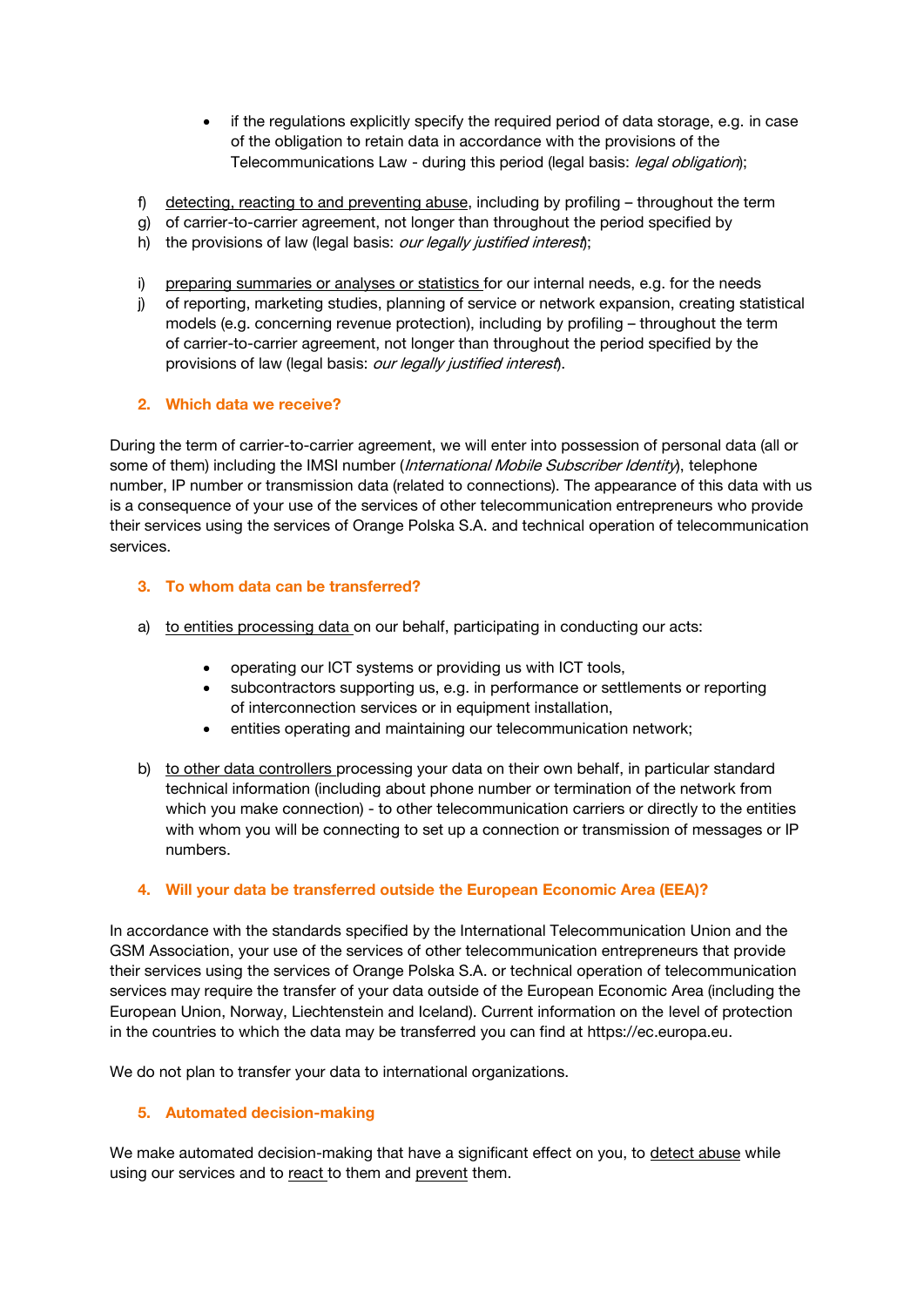We make automated decisions on the recognition of a specific non-standard telecommunication traffic (e.g. short calls made with a high frequency from the same number) as inconsistent with carrier-to-carrier agreement and constituting the so-called telecommunication abuse. As a consequence, we limit such traffic or block numbers that generate such traffic. The data subject may question such decision and then we will consider the matter. To make automated decision we use information about telecommunication connections in our network (including typical and unusual traffic patterns in the network) and about cases of fraud observed so far.

### **6. Your rights**

You can submit a request to us for:

- rectification (modification of inaccurate data),
- erasure (erasure of data processed unjustifiably),
- restriction of processing (stopping operations on data until the request for objection, rectification or for not removing your data that we no longer need is settled),
- access to data (for information about the data we process and a copy of such data),
- data transmission to another controller or to you, if we process data directly provided by you to Orange Polska S.A.

#### **You can exercise these rights by submitting written request to the following address:**

Orange Polska S.A. 34 Jagiellońska Street 96-100 Skierniewice Poland To ensure that we are indeed acting on your request, we may ask you to provide additional information enabling us to authenticate the party making the request.

The extent of each of these rights and cases where they can be exercised arise out of GDPR. The full text of GDPR is available at eur-lex.europa.eu and reference at [www.hurt-orange.pl/rodo.](http://www.hurt-orange.pl/rodo)

#### 7. **The right to object**

In special situations, you can at any time object to processing of your personal data by us (including profiling) based on our legally justified interest or based on public interest.

In such situations, after reviewing your request, we will no longer be able to process the personal data subject to the objection on this basis, unless we evidence that there is:

- valid legally justified basis for data processing, overriding your interests, rights and freedoms, or
- basis for determining, exercising or defending claims.

#### **8. Consent**

If our use of your data is not necessary to perform a legal obligation or is not within our legally justified interest, we may request your consent to use your data in a specific manner. The consent given us can be at any time withdrawn (this will not affect the legality of the use of your data prior to the withdrawal of such consent).

#### **9. Complaint**